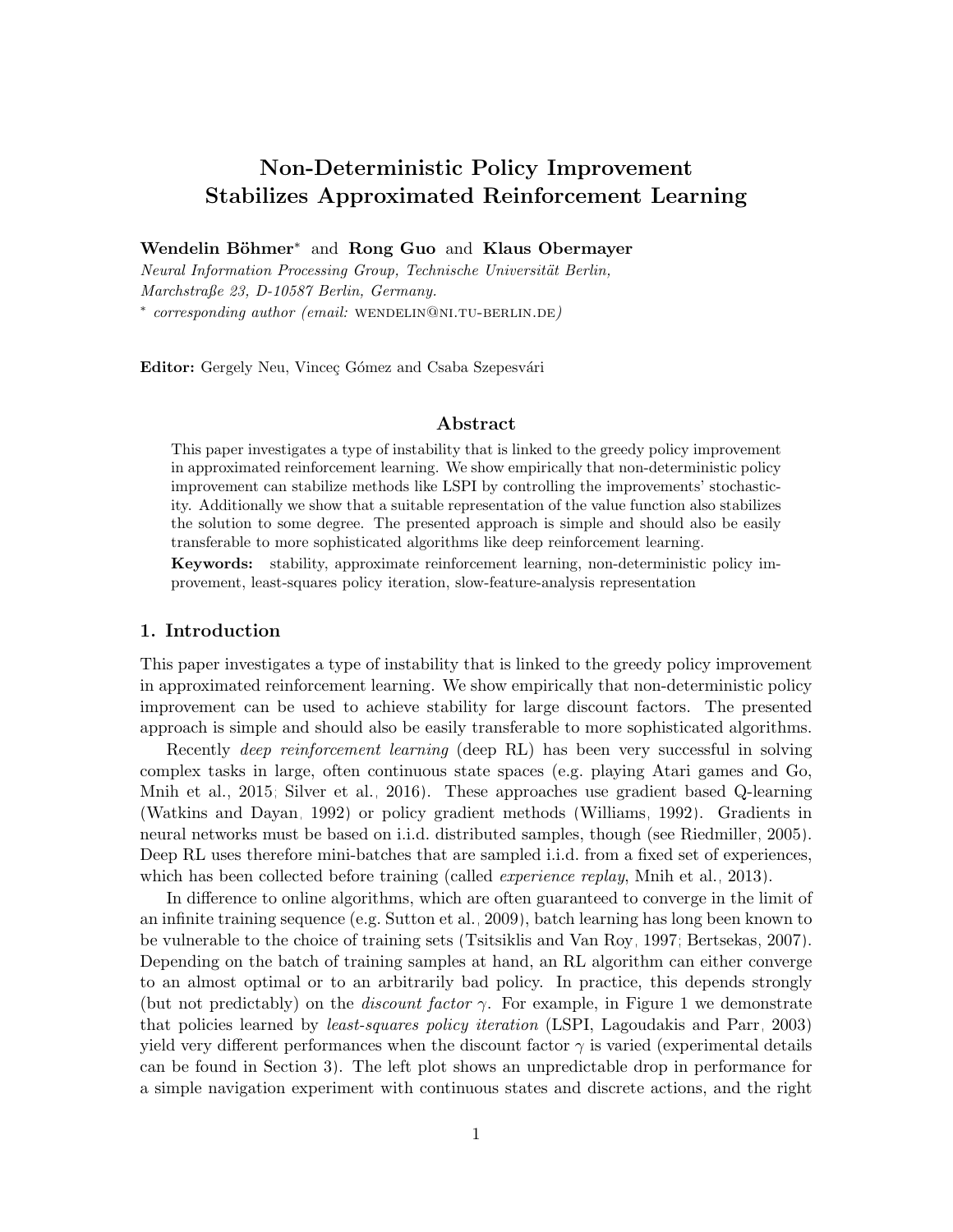

<span id="page-1-0"></span>Figure 1: Navigation performance of policies, learned by LSPI in two environments (see sketched layouts), for varying *discount factors*  $\gamma$ . Error bars indicate mean and standard deviation of the fraction of successful test-trajectories (starting at random positions) over 10 random-walk training sets with 50000 samples each. The agent can either move forward or rotate  $45^{\circ}$  left or right (i.e. 3 actions). Reaching the goal area is rewarded  $(+1)$  and crashing into a wall is punished  $(-1 \text{ or } -10)$ .

plot the failure of LSPI to learn a suitable policy for a more complicated environment. The young discipline of deep RL has not yet reported effects like these, but it is reasonable to assume that they happen in batch algorithms with more sophisticated architectures as well.

Most authors attribute this instability to a lack of convergence guarantees in off-policy batch value estimation (see [Dann et al., 2014,](#page-6-4) for an overview). But the distribution of training samples in the batch may also have a profound impact on the policy improvement in approximate RL. For example, [Perkins and Precup \(2002\)](#page-6-5) show for an algorithm similar to LSPI, that the greedy policy improvement can cause the instability shown in Figure [1.](#page-1-0) Although their analysis does not carry over to  $LSPI<sup>1</sup>$  $LSPI<sup>1</sup>$  $LSPI<sup>1</sup>$ , they show that a sequence of non-deterministic policies converge reliably when they are changed *slowly enough. Conser*vative policy iteration (CPI, [Kakade and Langford, 2002\)](#page-6-6) follows a similar line of thought and slows down the policy improvement considerably to guarantee convergence<sup>[2](#page-1-2)</sup>. Safe policy iteration (SPI, [Pirotta et al., 2013\)](#page-7-6) extends this concept by determining the speed of change through a lower bound on the policy improvement. The algorithm improves convergence speed significantly, but is computationally expensive even in finite state spaces. Other approaches suggest an actor-critic architecture to avoid oscillations [\(Wagner, 2011\)](#page-7-7) or optimize a parameterizable softmax-policy directly [\(Azar et al., 2012\)](#page-6-7).

<span id="page-1-1"></span><sup>1.</sup> [Perkins and Precup \(2002\)](#page-6-5) use open-ended on-policy online value estimation. Training samples are drawn every time the policy is improved and errors on observed samples can thus average out over time.

<span id="page-1-2"></span><sup>2.</sup> In CPI, the next policy  $\pi_{i+1}$  is a combination of the previous policy  $\pi_i$  and the greedy policy  $\pi_{i+1}^*$ , i.e.,  $\pi_{i+1} = (1 - \alpha)\pi_i + \alpha \pi_{i+1}^*$ . CPI converges for small  $\alpha \in [0, 1]$ . In SPI the update rate  $\alpha$  is determined by maximizing a lower bound on the policy improvement, which converges much faster than CPI.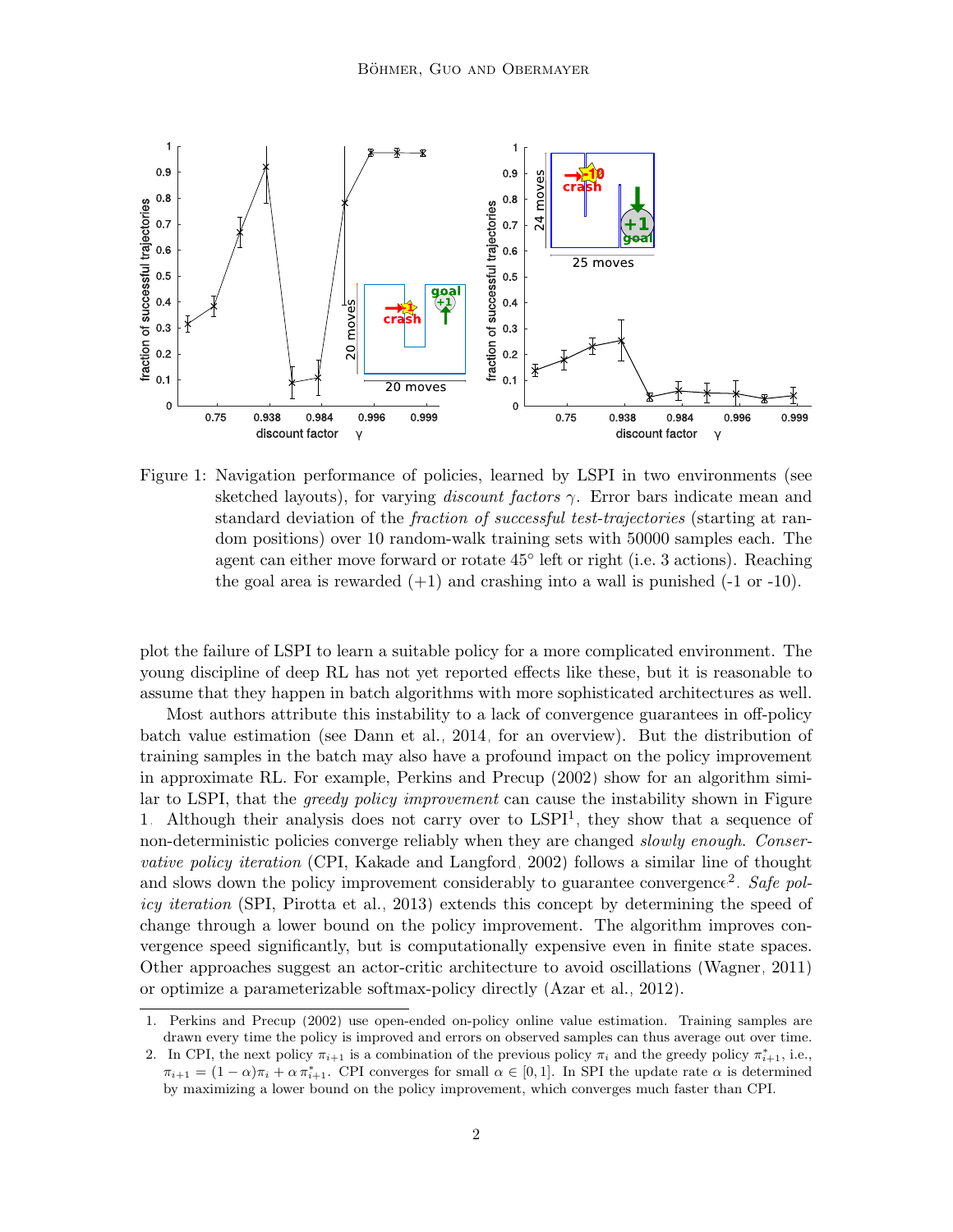In this paper we evaluate the idea of [Perkins and Precup \(2002\)](#page-6-5) empirically with LSPI in continuous navigation tasks. Surprisingly, we find that the stochasticity of the improved policy stabilizes the solution, rather than the slowness of policy change. This requires only a small modification to the policy improvement scheme. Although our approach is a heuristic and theoretically not as well-grounded as the above algorithms, it is fast, simple to implement, and can be applied to most algorithms used in deep RL.

#### 2. Non-Deterministic Policy Improvement

In this paper we consider tasks with continuous state space  $\mathcal X$  and discrete<sup>[3](#page-2-0)</sup> action space A. A non-deterministic policy  $\pi(a|x) \in [0,1]$ ,  $\forall a \in \mathcal{A}$ ,  $\sum_{a' \in \mathcal{A}} \pi(a'|x) = 1$ ,  $\forall x \in \mathcal{X}$ , can be evaluated by any algorithm to estimate the corresponding Q-value function  $q : \mathcal{X} \times \mathcal{A} \to \mathbb{R}$ . To converge to the optimal policy, the policy  $\pi$  must also be *improved*, either during Q-value estimation or in an additional step. The improvement in a state  $x \in \mathcal{X}$  usually chooses the action  $a \in \mathcal{A}$  that maximizes the current Q-value estimate  $q(x, a)$ . Instead of this greedy improvement, we propose to produce an improved non-deterministic policy. Examples are  $softmax \pi^q$  $\beta$  or  $\epsilon$ -greedy  $\pi_{\epsilon}^q$  policies<sup>[4](#page-2-1)</sup>, that is,  $\forall a \in \mathcal{A}, \forall x \in \mathcal{X}$ :

$$
\pi_{\beta}^{q}(a|x) = \frac{\exp\left(\beta q(x,a)\right)}{\sum\limits_{a' \in \mathcal{A}} \exp\left(\beta q(x,a')\right)} \quad \text{or} \quad \pi_{\epsilon}^{q}(a|x) = \epsilon \frac{1}{|\mathcal{A}|} + \begin{cases} 1 - \epsilon \text{, if } a = \arg \max_{a' \in \mathcal{A}} q(x,a')\\ 0 \quad \text{, otherwise} \end{cases}.
$$

Existing algorithms can be adapted by identifying the greedy policy improvement operator  $\hat{\Gamma}_{*}$  and replacing it with the non-deterministic  $\hat{\Gamma}_{\beta}$ , that is, for functions  $f, q: \mathcal{X} \times \mathcal{A} \to \mathbb{R}$ :

$$
\hat{\Gamma}_{*}[f|q](x) = f(x, \arg \max_{a \in \mathcal{A}} q(x, a)) \Rightarrow \hat{\Gamma}_{\beta}[f|q](x) = \sum_{a \in \mathcal{A}} \pi_{\beta}^{q}(a|x) f(x, a), \quad \forall x \in \mathcal{X}.
$$

Here  $\beta \in [0,\infty)$  denotes the inverse *stochasticity* of the operator. For example, a nondeterministic version of the TD-error  $\delta_t$  in Q-learning for the observation  $(x_t, a_t, r_t, x_{t+1})$  is  $\delta_t = r_t + \gamma \hat{L}_{\beta}[q]q](x_{t+1}) - q(x_t, a_t)$ , and the matrix  $\mathbf{A} \in \mathbb{R}^{m \times m}$ , which has to be inverted during non-deterministic *least-squares temporal difference learning* (LSTD, [Bradtke and](#page-6-8) [Barto, 1996,](#page-6-8) used by LSPI), would be computed from a training batch  $\{x_t, a_t, r_t\}_{t=0}^n$  by

$$
A_{ij} = \frac{1}{n} \sum_{t=0}^{n-1} \phi_i(x_t, a_t) \Big( \phi_j(x_t, a_t) - \gamma \hat{\Gamma}_{\beta}[\phi_j|q](x_{t+1}) \Big), \qquad \forall i, j \in \{1, ..., m\}.
$$

Softmax policies use more information than  $\epsilon$ -greedy and are in most situations the better choice. However, the stochasticity of the softmax depends strongly on the differences between Q-values. Far away from the reward, Q-values can become very similar and softmax policies become almost uniform distributions. The level of stochasticity turns out to be the most reliable stabilizer for LSPI, and we used in our experiments (see Section [3\)](#page-3-0) normalized

<span id="page-2-0"></span><sup>3.</sup> The extension to continuous action spaces is straight forward, but requires to compute an integral for each application of the policy improvement operator  $\hat{\Gamma}_{\beta}[f|q](x) = \int \pi_{\beta}^{q}(a|x) f(x, a) da$ .

<span id="page-2-1"></span><sup>4.</sup> The softmax is also called the Boltzmann or the Gibbs policy. Note the similarities to the policies of [Wagner \(2011\)](#page-7-7) and [Azar et al. \(2012\)](#page-6-7), which both implement a softmax based on the optimized function.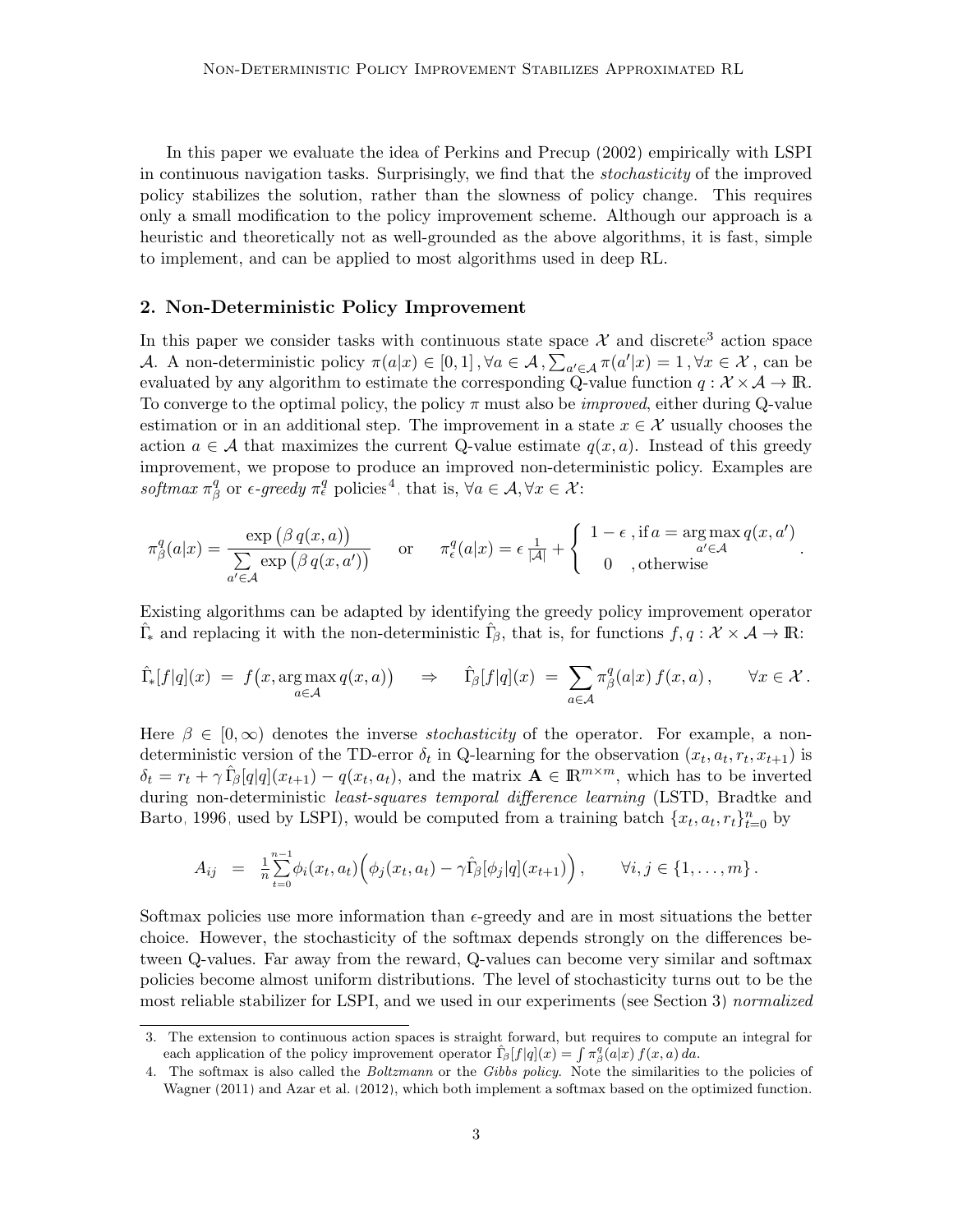Q-values  $\bar{q}$  for non-deterministic policy improvement  $\hat{\Gamma}_{\beta}[f|\bar{q}]$ . This normalizes the stochasticity for all states by normalizing the difference between Q-values, that is,  $\forall x \in \mathcal{X}, \forall a \in \mathcal{A}$ :

$$
\bar{q}(x, a) = \frac{q(x, a) - \mu(x)}{\sigma(x)}, \quad \mu(x) = \frac{1}{|\mathcal{A}|} \sum_{a' \in \mathcal{A}} q(x, a'), \quad \sigma(x) = \sqrt{\frac{1}{|\mathcal{A}|} \sum_{a' \in \mathcal{A}} (q(x, a'))^2 - (\mu(x))^2}.
$$

# <span id="page-3-0"></span>3. Experiments

We evaluated the effects of non-deterministic policy improvement at the example of a simple navigation experiment in an U- and a S-shaped environment (see inlays of Figure [1\)](#page-1-0). The three dimensional state space  $X$  consisted of the agent's two-dimensional position and its orientation. The action space A contained 3 actions: a forward movement and two  $45^{\circ}$ rotations. Crashing into a wall stopped movement and it would take the agent between 20 and 25 unimpeded moves to traverse the environment in one spatial dimension. Reaching the goal area (gray circle in the inlays) yielded a reward of +1 and crashes incurred a punishment of -1 in the U-shaped and -10 in the S-shaped environment. To represent the Q-value function, we chose a Fourier basis [\(Konidaris et al., 2011\)](#page-6-9) and constructed 1500 basis functions over the space of states and actions. The bases contained all combinations of: 10 cosine functions (including a constant) for each spatial dimension; a constant, 2 cosine and 2 sine functions for the orientation; and 3 discrete Kronecker-delta functions for the actions. Irrespective their policy improvement, policies were evaluated greedily to remain comparable. Performance was measured in fraction of successful trajectories, which we estimated by running the greedy policy from 200 random starting positions/orientations. Successful trajectories reach the goal within 100 actions without hitting a wall.

#### 3.1 Non-Deterministic Policy Improvement

We started out to test the idea of [Perkins and Precup \(2002\)](#page-6-5) for LSPI by using nondeterministic policy improvement (soft-LSPI) with slowly growing inverse stochasticity  $\beta$ (similar to simulated annealing, [Haykin, 1998\)](#page-6-10). However, we observed that the annealing process itself did not improve the learned policy. The performance was always comparable to soft-LSPI with the annealing's final stochasticity  $\beta$  (not shown here).

Figure [2](#page-4-0) plots the performance of greedy-LSPI and soft-LSPI (with constant stochasticity  $\beta$ ) for varying discount factors  $\gamma$ . In the face of sparse rewards,  $\gamma$  determines how far that reward is propagated, before it is drowned in inevitable approximation errors. Low  $\gamma$ yields policies that are only correct close to the reward, and have therefore a bad performance. On the other hand,  $\gamma$  close to 1 can lead to nearly optimal policies everywhere, but performance is strongly affected by the instability investigated in this paper. Note that the large standard deviations in both plots stem from *some* training sets producing near optimal, while others producing nonsensical policies. For this reason we refer to these regimes as "instable". First, one can observe that increasing stochasticity (lower  $\beta$ ) drastically stabilizes the soft-LSPI policies. Secondly, note that there seems to be a trade-off between inverse stochasticity  $\beta$  and discount factor  $\gamma$ . Low  $\beta$  reduces performance while increasing stability, but in the left plot the performance with low  $\beta$  becomes near optimal for larger  $\gamma$ , too. It appears therefore that instabilities can generally be counteracted by simultaneously lowering  $\beta$  and raising  $\gamma$ .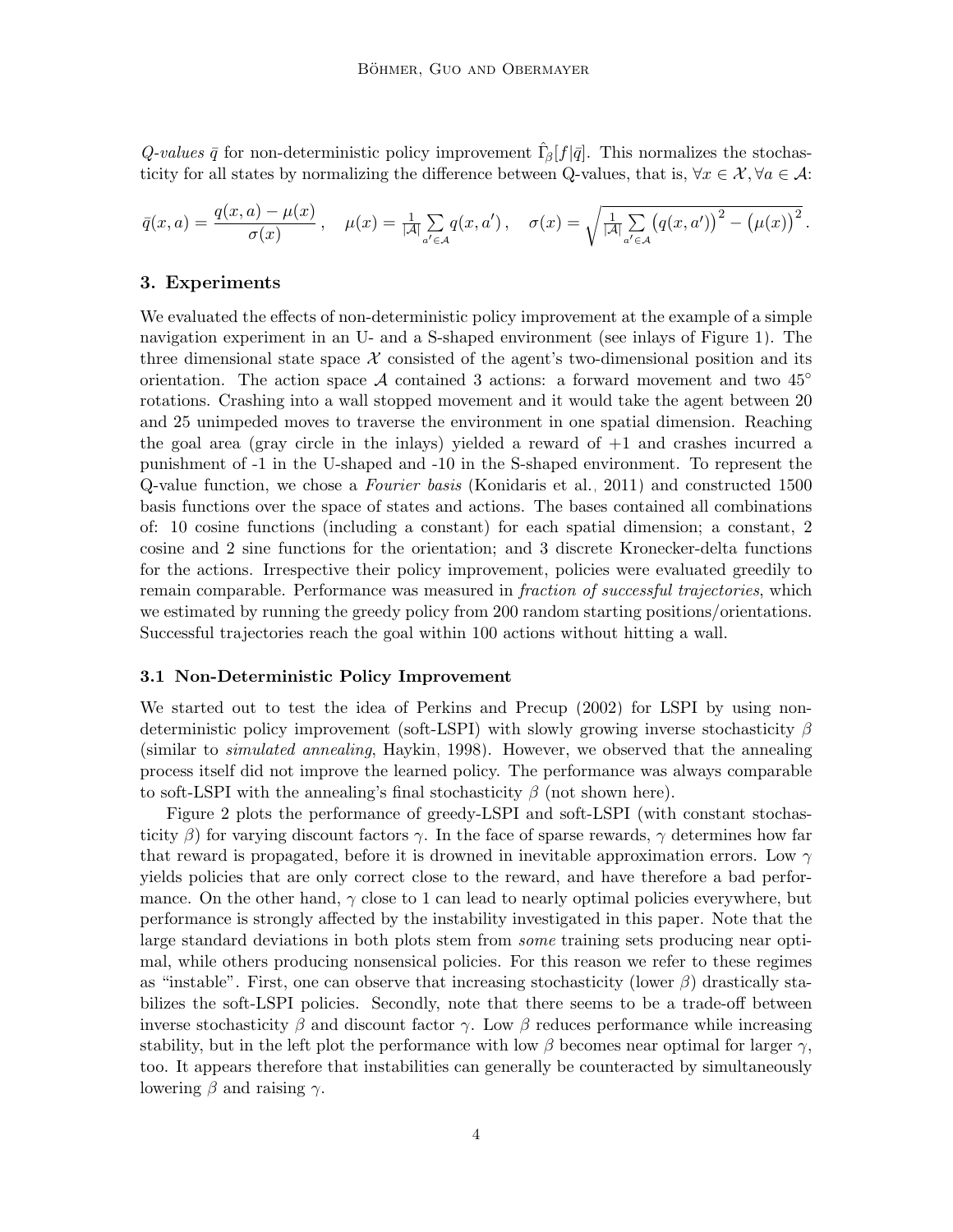

<span id="page-4-0"></span>Figure 2: LSPI with greedy and softmax policy improvement, compared in the navigation tasks of Figure [1.](#page-1-0) Large standard deviations are usually caused by a mixture of excellent and horrible policies. We therefore call these regimes "instable". Stochastic improvements (with small  $\beta$ , e.g. green triangles) decrease performance for small  $\gamma$ , but stabilize convergence for large  $\gamma$  significantly.



<span id="page-4-1"></span>Figure 3: LSPI policies based on different representations in the navigation tasks of Figure [1.](#page-1-0) Better representations (here RSK-SFA) generally improve performance, but non-deterministic policy improvement is still needed to stabilize LSPI in complex tasks (e.g., right plot). Also note the pronounced trade-off between  $\beta$  and  $\gamma$ .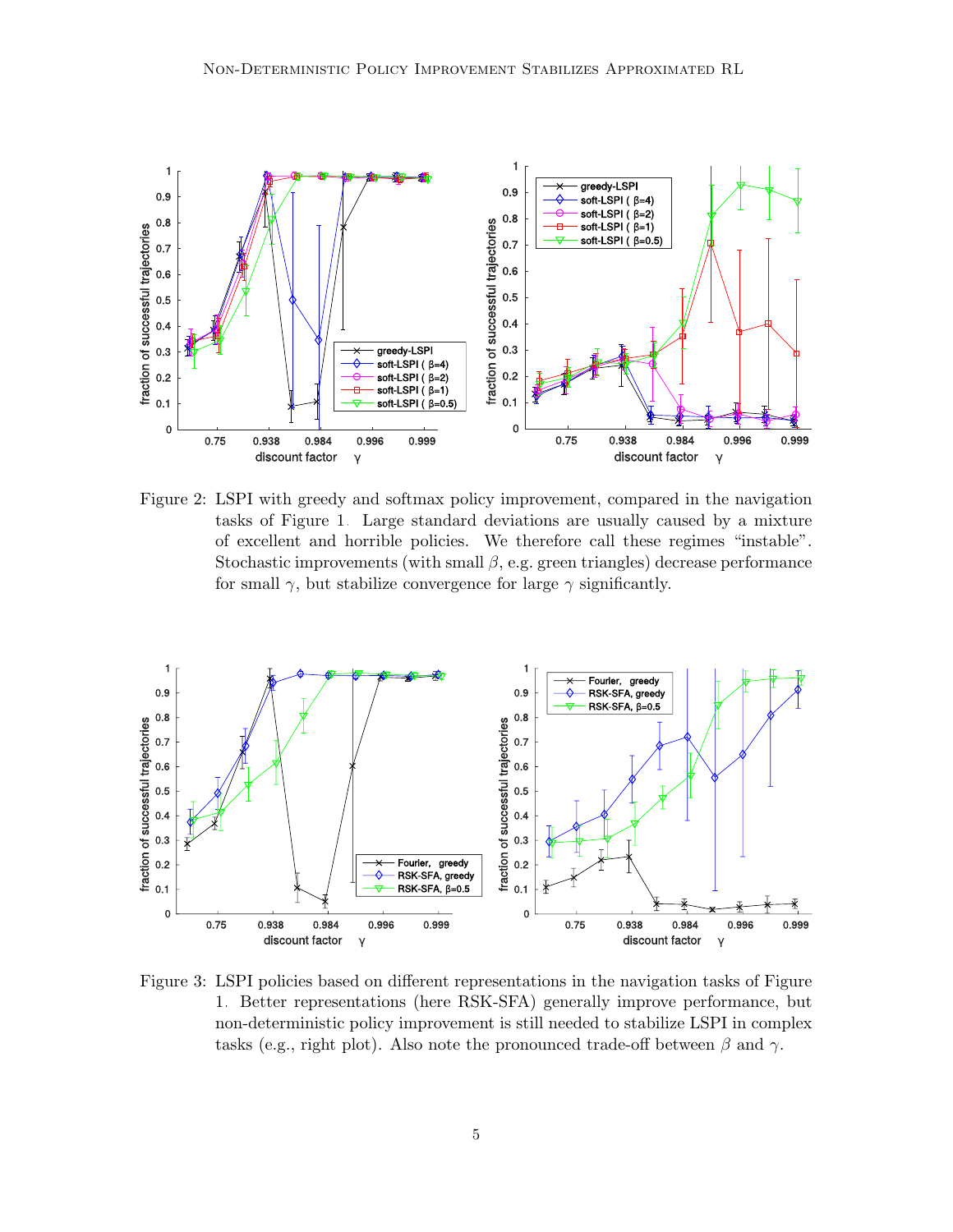## 3.2 Stabilization by Representation

So far the above instabilities have only been demonstrated for LSPI. One could argue that more sophisticated approaches must not be affected in the same way. In deep neural networks, for example, the lower layers may provide a *representation* of the state-action space that stabilizes policy improvement. We want to investigate this by choosing basis functions, which are known to represent value functions well. Böhmer et al.  $(2013)$  show that features learned by non-linear *slow feature analysis* (SFA, [Wiskott and Sejnowski, 2002\)](#page-7-8) approxi-mate an optimal encoding for value functions of all tasks in the same environment<sup>[5](#page-5-0)</sup>. We used *regularized sparse kernel SFA* (RSK-SFA, Böhmer et al., 2012) with Gaussian kernels to learn such features from the training data. Figure [3](#page-4-1) shows the results in comparison with the trigonometric Fourier basis functions introduced above. Using the SFA representation completely avoided instability for the simpler task in the left plot (blue diamonds). The performance improves in the S-shaped environment too, but the large standard deviations indicate that here greedy LSPI is not very stable for large discount factors  $\gamma$ . Soft-LSPI with a low  $\beta$  (green triangles) stabilizes the solution, though. Using a deep architecture may therefore *reduce* instability, but will probably *not remove* it all together. Nonetheless, our results suggest that non-deterministic policy improvement should be able to stabilize deep architectures, too.

# 4. Conclusion

We have shown that (at least) LSPI can become *instable* in some unpredictable regimes of the discount factor  $\gamma$ . Here small differences in the training set can lead to large differences in policy performance. It is not exactly clear why solutions become instable, but we show that learned policies can be stabilized by using a non-deterministic policy improvement scheme. All presented experiments became significantly more stable by increasing stochasticity  $\frac{1}{\beta}$  and discount factor  $\gamma$  at the same time. Future works may extend our approach by adjusting both parameters during policy iteration (like in SPI, [Pirotta et al., 2013\)](#page-7-6). Better representations of the state-action space have also improved stability to some extend. More sophisticated approaches (like deep RL) learn these representations implicitly in their lower layers and may therefore be more stable than LSPI. Nonetheless, instabilities will probably occur, and non-deterministic policy improvement can most likely be employed to stabilize the learned policy in deep RL, too.

In conclusion, when success or failure of learned policies depends crucially on the training set (e.g. during cross-validation), one should consider a non-deterministic policy improvement scheme. The scheme presented in this paper is computationally cheap, easy to implement, and can be fine-tuned with the inverse stochasticity  $\beta$ .

## Acknowledgments

We thank the anonymous reviewers, who pointed us in the direction of CPI. This work was funded by the *German science foundation* (DFG) within SPP 1527 *autonomous learning*.

<span id="page-5-0"></span><sup>5.</sup> Strictly speaking, this holds only for values of the sampling policy of the training data. However, SFA features are reported to work well with LSPI for random-walk training sets (Böhmer et al., 2013).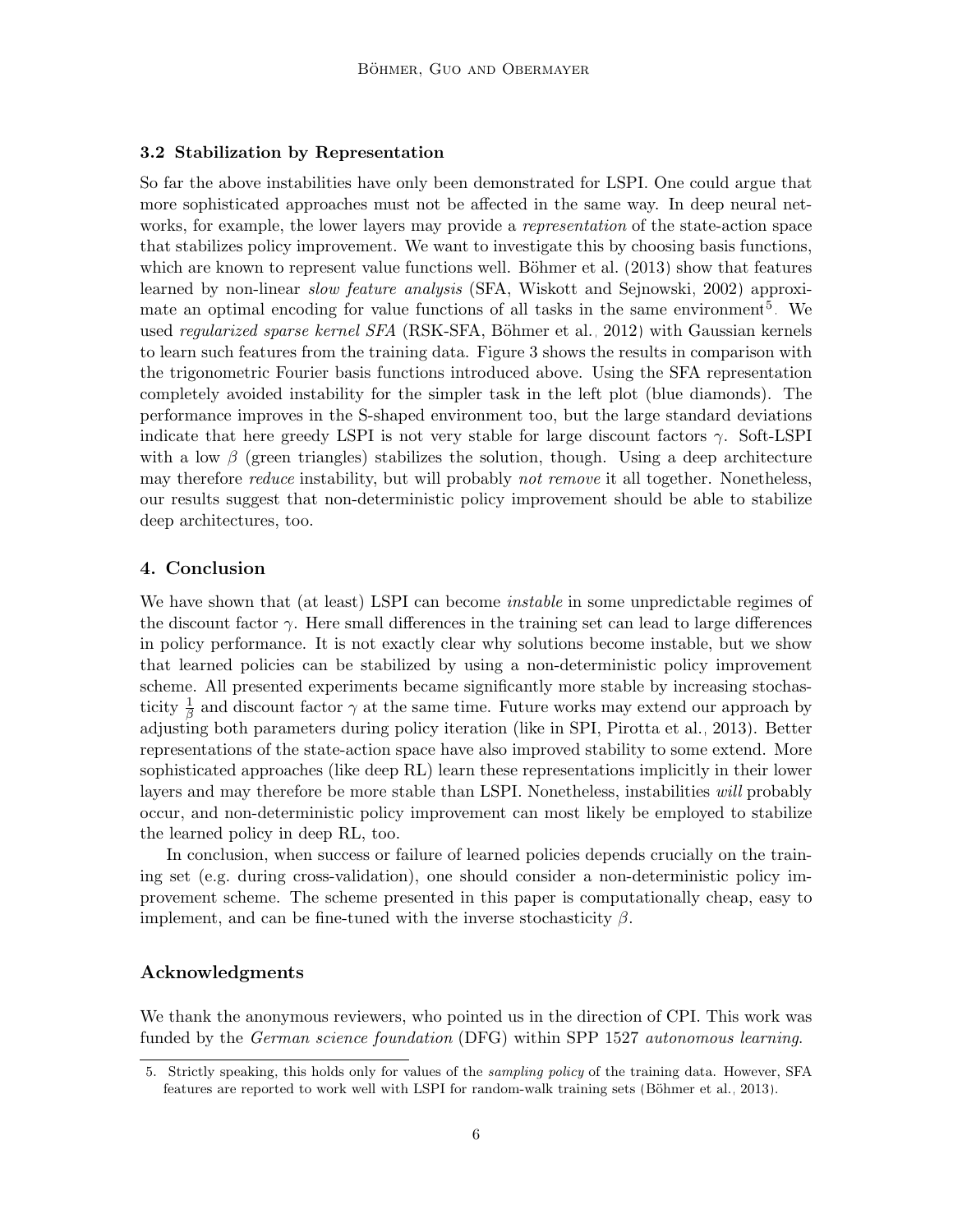# References

- <span id="page-6-7"></span>Mohammad Gheshlaghi Azar, Vicenç Gómez, and Hilbert J. Kappen. Dynamic policy programming. Journal of Machine Learning Research, 13:3207–3245, 2012.
- <span id="page-6-2"></span>Dimitri P. Bertsekas. Dynamic Programming and Optimal Control, volume 2. Athena Scientific, 3rd edition, 2007.
- <span id="page-6-12"></span>Wendelin Böhmer, Steffen Grünewälder, Hannes Nickisch, and Klaus Obermayer. Generating feature spaces for linear algorithms with regularized sparse kernel slow feature analysis. Machine Learning, 89(1-2):67–86, 2012.
- <span id="page-6-11"></span>Wendelin Böhmer, Steffen Grünewälder, Yun Shen, Marek Musial, and Klaus Obermayer. Construction of approximation spaces for reinforcement learning. Journal of Machine Learning Research, 14:2067–2118, July 2013.
- <span id="page-6-8"></span>Steven J. Bradtke and Aandrew G. Barto. Linear least-squares algorithms for temporal difference learning. Machine Learning, 22(1/2/3):33–57, 1996.
- <span id="page-6-4"></span>Christoph Dann, Gerhard Neumann, and Jan Peters. Policy evaluation with temporal differences: a survey and comparison. Journal of Machine Learning Research, 15:809– 883, 2014.
- <span id="page-6-10"></span>Simon Haykin. Neural Networks: A Comprehensive Foundation. Prentice Hall, 2nd edition, 1998. ISBN 978-0132733502.
- <span id="page-6-6"></span>Sham Kakade and John Langford. Approximately optimal approximate reinforcement learning. In Proceedings of the 19th International Conference on Machine Learning, pages 267–274, 2002.
- <span id="page-6-9"></span>G. D. Konidaris, S. Osentoski, and P.S. Thomas. Value function approximation in reinforcement learning using the Fourier basis. In Proceedings of the Twenty-Fifth Conference on Artificial Intelligence, 2011.
- <span id="page-6-3"></span>Michail G. Lagoudakis and Ronald Parr. Least-squares policy iteration. *Journal of Machine* Learning Research, 4:1107–1149, 2003.
- <span id="page-6-1"></span>Volodymyr Mnih, Koray Kavukcuoglu, David Silver, Alex Graves, Ioannis Antonoglou, Daan Wierstra, and Martin Riedmiller. Playing Atari with deep reinforcement learning. In NIPS Deep Learning Workshop. 2013.
- <span id="page-6-0"></span>Volodymyr Mnih, Koray Kavukcuoglu, David Silver, Andrei A. Rusu, Joel Veness, Marc G. Bellemare, Alex Graves, Martin Riedmiller, Andreas K. Fidjeland, Georg Ostrovski, Stig Petersen, Charles Beattie, Amir Sadik, Ioannis Antonoglou, Helen King, Dharshan Kumaran, Daan Wierstra, Shane Legg, and Demis Hassabis. Human-level control through deep reinforcement learning. Nature, 518(7540):529–533, February 2015.
- <span id="page-6-5"></span>Theodore J. Perkins and Doina Precup. A convergent form of approximate policy iteration. In Advances in Neural Information Processing Systems 15, pages 1595–1602. 2002.